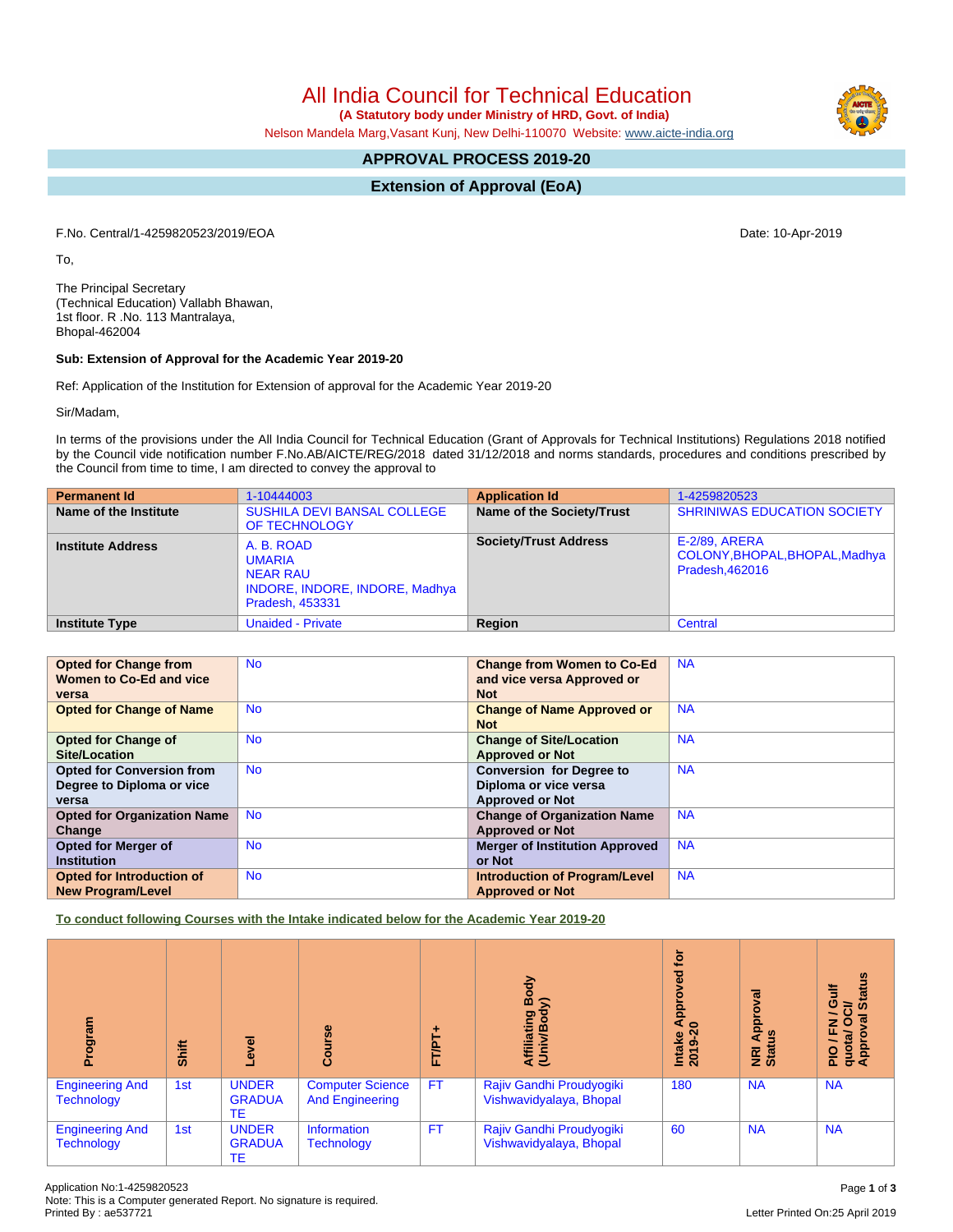| <b>Engineering And</b><br><b>Technology</b> | 1st             | <b>UNDER</b><br><b>GRADUA</b><br>ТE        | Electronics &<br>Communication<br>Engg            | <b>FT</b> | Rajiv Gandhi Proudyogiki<br>Vishwavidyalaya, Bhopal | 30 | <b>NA</b> | <b>NA</b> |
|---------------------------------------------|-----------------|--------------------------------------------|---------------------------------------------------|-----------|-----------------------------------------------------|----|-----------|-----------|
| <b>Engineering And</b><br><b>Technology</b> | 1 <sub>st</sub> | <b>UNDER</b><br><b>GRADUA</b><br><b>TE</b> | <b>Mechanical</b><br>Engineering                  | <b>FT</b> | Rajiv Gandhi Proudyogiki<br>Vishwavidyalaya, Bhopal | 90 | <b>NA</b> | <b>NA</b> |
| <b>Engineering And</b><br><b>Technology</b> | 1 <sub>st</sub> | <b>UNDER</b><br><b>GRADUA</b><br><b>TE</b> | <b>Civil Engineering</b>                          | <b>FT</b> | Rajiv Gandhi Proudyogiki<br>Vishwavidyalaya, Bhopal | 60 | <b>NA</b> | <b>NA</b> |
| <b>Management</b>                           | 1st             | <b>POST</b><br><b>GRADUA</b><br>ТE         | Masters In<br><b>Business</b><br>Administration   | <b>FT</b> | Devi Ahilya Vishwavidyalaya,<br>Indore              | 60 | <b>NA</b> | <b>NA</b> |
| <b>Engineering And</b><br><b>Technology</b> | 1st             | <b>POST</b><br><b>GRADUA</b><br><b>TE</b>  | <b>Computer Science</b><br><b>And Engineering</b> | <b>FT</b> | Rajiv Gandhi Proudyogiki<br>Vishwavidyalaya, Bhopal | 18 | <b>NA</b> | <b>NA</b> |
| <b>Engineering And</b><br><b>Technology</b> | 1st             | <b>POST</b><br><b>GRADUA</b><br><b>TE</b>  | <b>Digital</b><br>Communication                   | <b>FT</b> | Rajiv Gandhi Proudyogiki<br>Vishwavidyalaya, Bhopal | 18 | <b>NA</b> | <b>NA</b> |
| <b>Engineering And</b><br><b>Technology</b> | 1st             | <b>POST</b><br><b>GRADUA</b><br>ТE         | <b>Thermal Systems</b><br><b>And Design</b>       | <b>FT</b> | Rajiv Gandhi Proudyogiki<br>Vishwavidyalaya, Bhopal | 18 | <b>NA</b> | <b>NA</b> |

+FT –Full Time,PT-Part Time

In case of any differences in content in this Computer generated Extension of Approval Letter, the content/information as approved by the Executive Council / General Council as available on the record of AICTE shall be final and binding.

Strict compliance of Anti-Ragging Regulation: - Approval is subject to strict compliance of provisions made in AICTE Regulation notified vide F. No. 37- 3/Legal/AICTE/2009 dated July 1, 2009 for Prevention and Prohibition of Ragging in Technical Institutions. In case Institution fails to take adequate steps to Prevent Ragging or fails to act in accordance with AICTE Regulation or fails to punish perpetrators or incidents of Ragging, it will be liable to take any action as defined under clause 9(4) of the said Regulation.

### **It is mandatory to comply all the essential requirements as given in APH 2019-20(appendix 6)**

NOTE: If the State Government / UT / DTE / DME has a reservation policy for admission in Technical Education Institutes and the same is applicable to Private & Self-financing Technical Institutions, then the State Government / UT/ DTE / DME shall ensure that 10 % of Reservation for EWS would be operational from the Academic year 2019-20 without affecting the percentage reservations of SC/ST/OBC/General . However, this would not be applicable in the case of Minority Institutions referred to the clause (1) of Article 30 of **Constitution of India.**

> **Prof. A.P Mittal Member Secretary, AICTE**

Copy to:

- **1. The Director Of Technical Education\*\*, Madhya Pradesh**
- **2. The Registrar\*\*,** Rajiv Gandhi Proudyogiki Vishwavidyalaya, Bhopal
- **3. The Principal / Director,** Sushila Devi Bansal College Of Technology A. B. Road Umaria Near Rau Indore, Indore, Indore, Madhya Pradesh,453331
- **4. The Secretary / Chairman,** Shriniwas Education Society